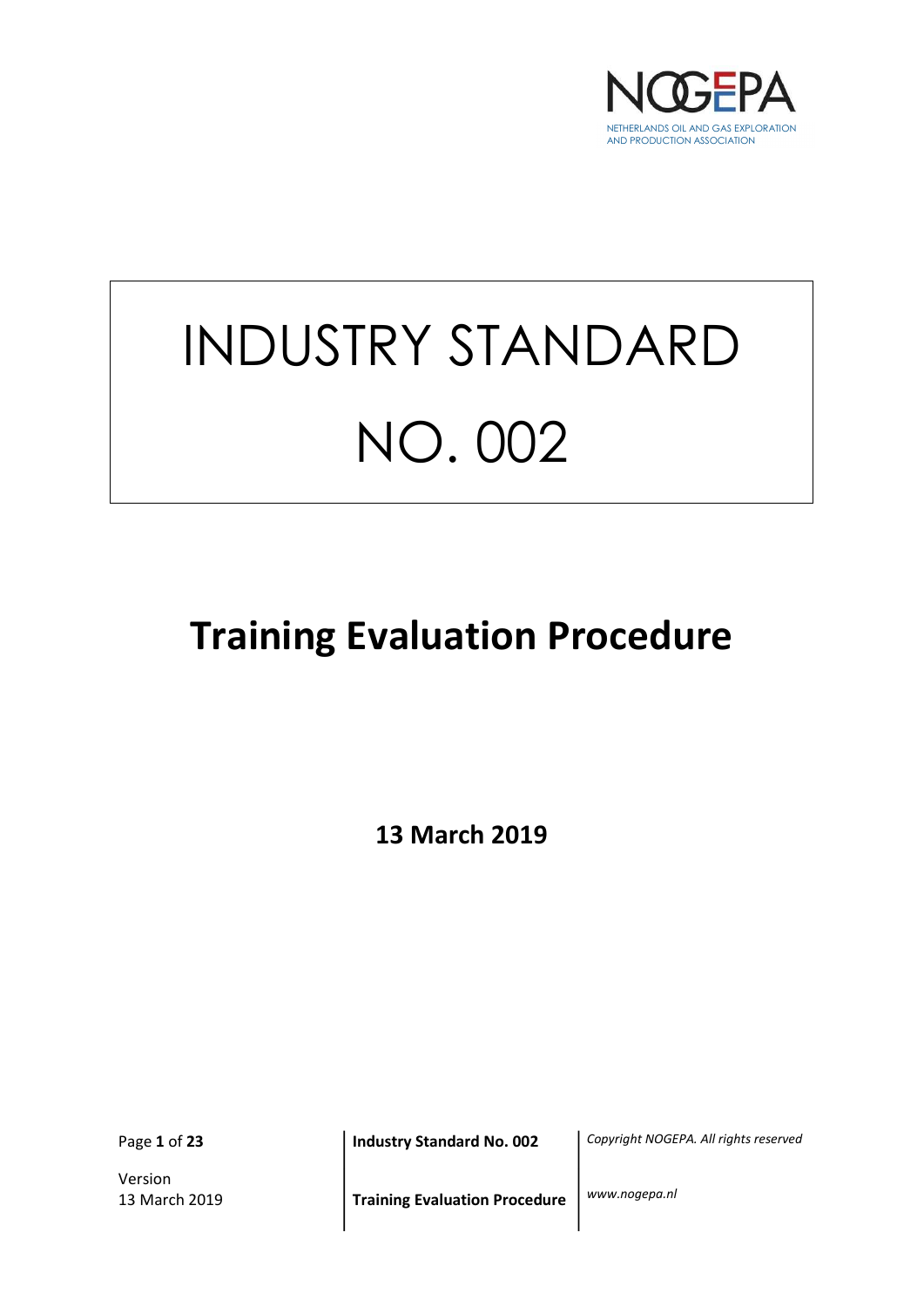

## Index

| 1. |       |  |  |  |  |
|----|-------|--|--|--|--|
| 2. |       |  |  |  |  |
|    | 2.1   |  |  |  |  |
|    | 2.2   |  |  |  |  |
| 3. |       |  |  |  |  |
|    | 3.1   |  |  |  |  |
|    | 3.2   |  |  |  |  |
|    | 3.3   |  |  |  |  |
| 4. |       |  |  |  |  |
|    | 4.1   |  |  |  |  |
|    | 4.1.1 |  |  |  |  |
|    | 4.1.2 |  |  |  |  |
|    | 4.1.3 |  |  |  |  |
|    | 4.2   |  |  |  |  |
|    | 4.3   |  |  |  |  |
|    | 4.3.1 |  |  |  |  |
|    | 4.3.2 |  |  |  |  |
|    | 4.3.3 |  |  |  |  |
|    | 4.3.4 |  |  |  |  |
|    | 4.3.5 |  |  |  |  |
|    | 4.4   |  |  |  |  |
|    | 4.4.1 |  |  |  |  |
|    | 4.4.2 |  |  |  |  |
|    | 4.4.3 |  |  |  |  |
|    |       |  |  |  |  |

Page 2 of 23

**Industry Standard No. 002** 

Copyright NOGEPA. All rights reserved

www.nogepa.nl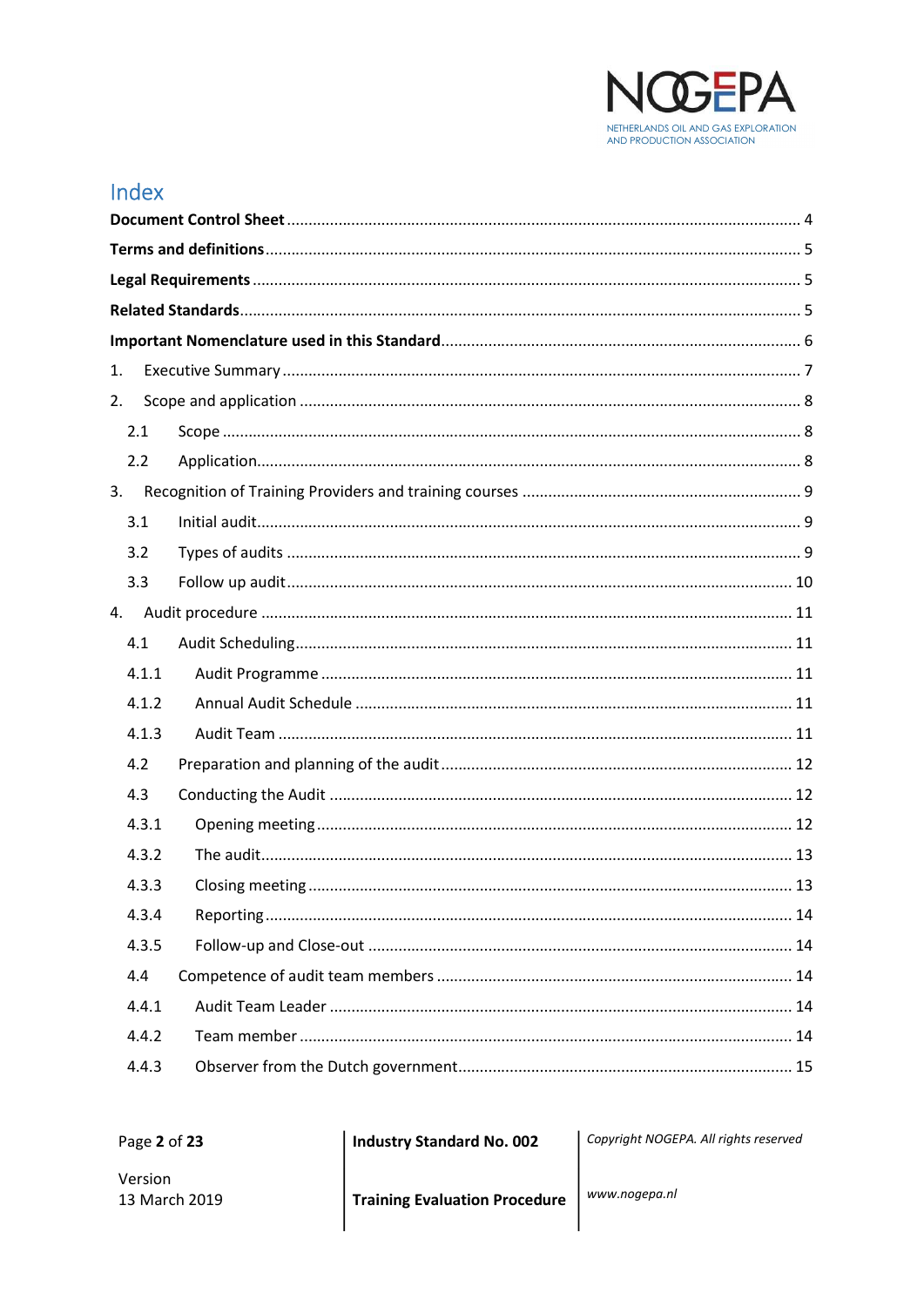

| 5.                |  |
|-------------------|--|
| 5.1               |  |
| 5.1.1             |  |
| 5.1.2             |  |
| 5.2               |  |
| 5.2.1             |  |
| 6.                |  |
| 6.1               |  |
| 6.2               |  |
| 6.3               |  |
| 6.4               |  |
| 6.5               |  |
| 7.                |  |
| 8.                |  |
| 9.                |  |
| <b>Appendix I</b> |  |
| 1.1               |  |
| 1.2               |  |

Page 3 of 23

Version 13 March 2019 **Industry Standard No. 002** 

Copyright NOGEPA. All rights reserved

**Training Evaluation Procedure** 

www.nogepa.nl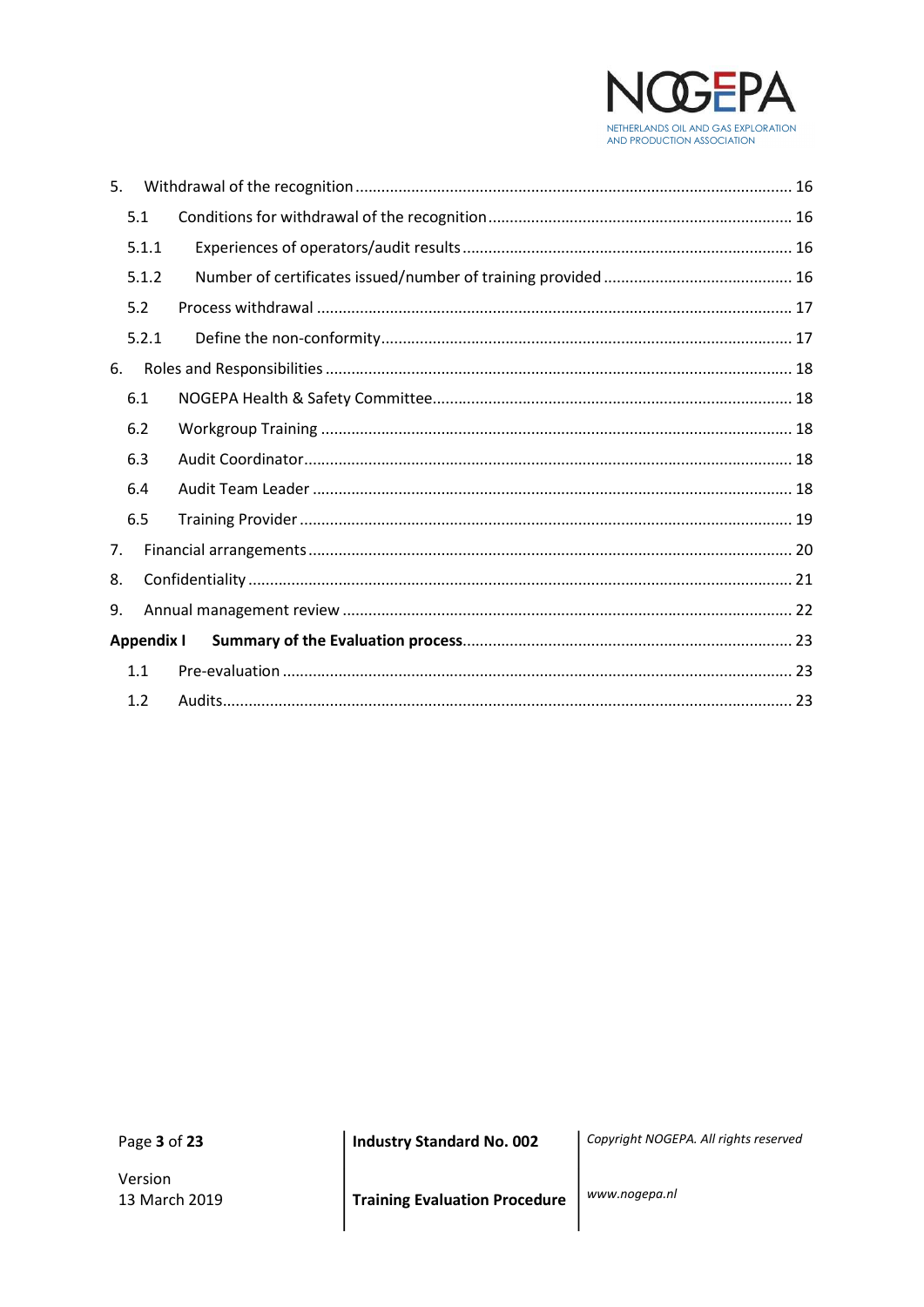

## Document Control Sheet

| <b>Control Sheet</b>   |                                        |  |
|------------------------|----------------------------------------|--|
| Responsible Committee  | <b>HSCOM</b>                           |  |
| Title Document (UK)    | <b>Training Evaluation Procedure</b>   |  |
| Type Document (UK)     | <b>Industry Standard</b>               |  |
| <b>Control Number:</b> | 002                                    |  |
| <b>Control Status:</b> | Controlled / Uncontrolled when printed |  |
| <b>Issue Status</b>    |                                        |  |

| Document update timeframe |                |                  |
|---------------------------|----------------|------------------|
| l C1 - 12 Months          | C2 - 24 Months | $C3 - 36$ Months |

| <b>Endorsed by</b>           |       |  |  |
|------------------------------|-------|--|--|
| <b>Environment Committee</b> | Name  |  |  |
|                              | Date: |  |  |
|                              | Name  |  |  |
| Health and Safety Committee  | Date: |  |  |
|                              | Name  |  |  |
| Legal Committee              | Date: |  |  |
|                              | Name  |  |  |
| <b>Operations Committee</b>  | Date: |  |  |
| <b>Approved by</b>           |       |  |  |
| <b>Executive Committee</b>   | Name  |  |  |
|                              | Date: |  |  |

| <b>Revision History</b>   |            |                                                    |            |          |          |
|---------------------------|------------|----------------------------------------------------|------------|----------|----------|
| <b>Re</b><br>$\mathsf{v}$ | Date       | Description                                        | Author     | Reviewed | Approved |
| 0                         | 04-04-2017 |                                                    |            |          |          |
|                           | 13-03-2019 | First revision, included<br>withdrawal recognition | JM, MO, MV |          |          |
|                           |            |                                                    |            |          |          |

This document will be controlled in accordance with the NOGEPA Industry Standard No. 80 on Standards and Document Control.

Page 4 of 23

Industry Standard No. 002 | Copyright NOGEPA. All rights reserved

Version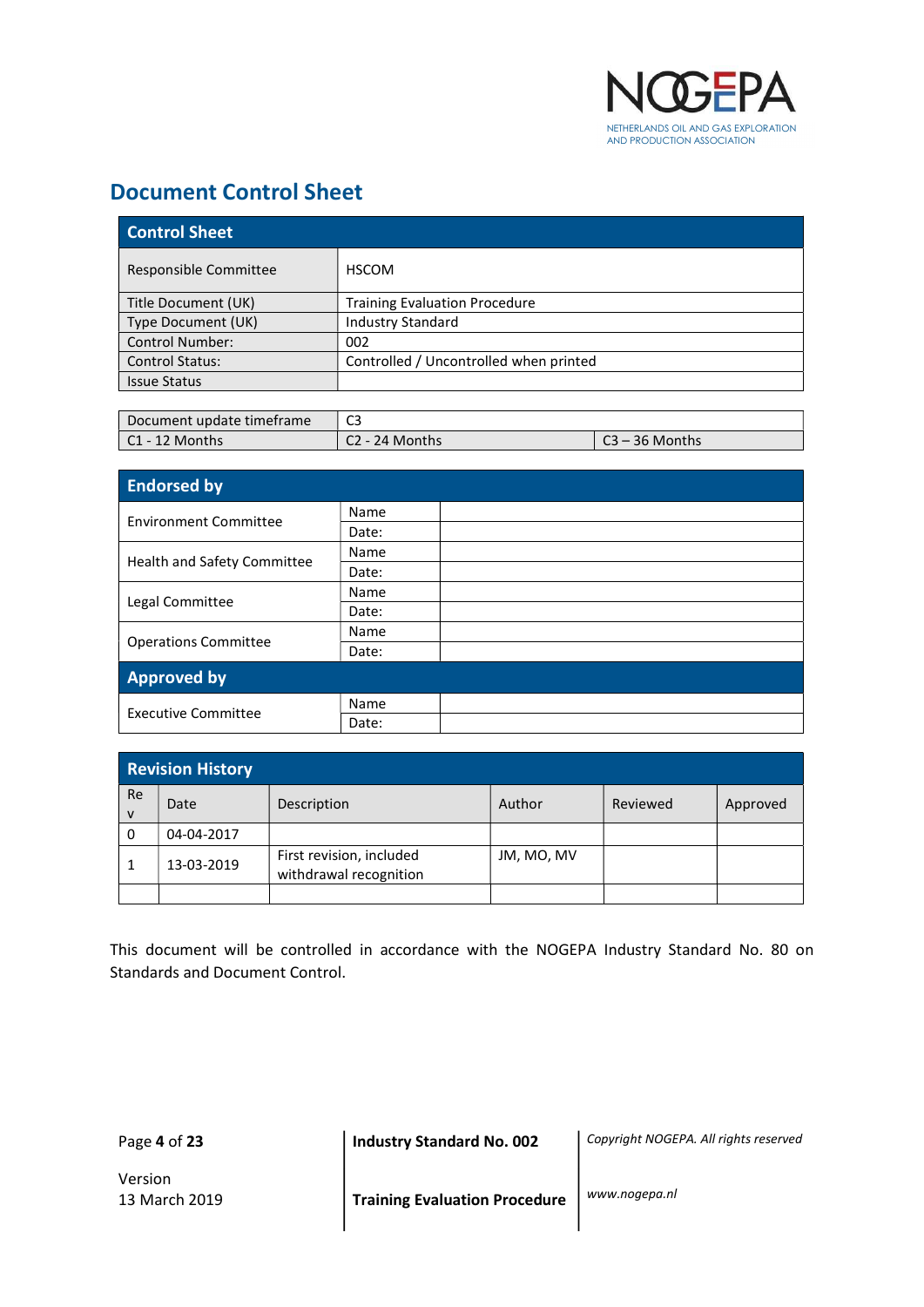

## Terms and definitions

| H&S           | Health & Safety                                                |
|---------------|----------------------------------------------------------------|
| <b>HSE</b>    | <b>Health Safety and Environment</b>                           |
| ILT           | Inspectie leefomgeving en transport                            |
| <b>NBBE</b>   | Nederlands bureau brandweerexamens                             |
| <b>NOGEPA</b> | Netherlands Oil and Gas Exploration and Production Association |
| <b>PSL</b>    | Personal Safety Logbook                                        |
| SodM          | <b>State Supervision of Mines</b>                              |

## Legal Requirements

| @ | @ |
|---|---|
| @ | @ |

## Related Standards

| Standard 001 | Training for the Oil & Gas Industry |  |
|--------------|-------------------------------------|--|
|              |                                     |  |

Page 5 of 23

Industry Standard No. 002 | Copyright NOGEPA. All rights reserved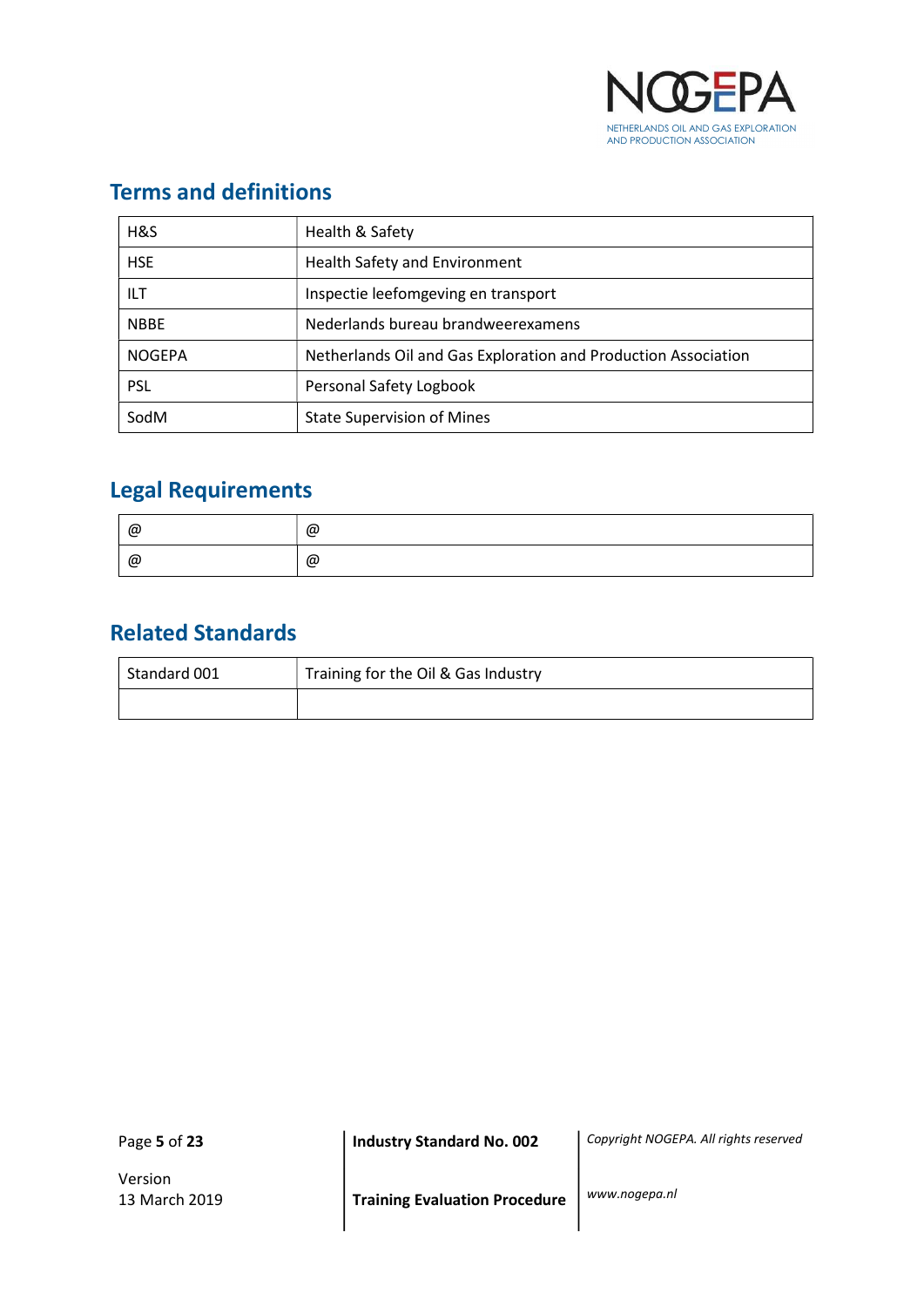

## Important Nomenclature used in this Standard

| In the context of this Standard and when so used to describe a method or practice:                                                                                                                     |                                                                                                                                                                                                                                                                                                                                                                                                                                                                                                                                                                                        |  |
|--------------------------------------------------------------------------------------------------------------------------------------------------------------------------------------------------------|----------------------------------------------------------------------------------------------------------------------------------------------------------------------------------------------------------------------------------------------------------------------------------------------------------------------------------------------------------------------------------------------------------------------------------------------------------------------------------------------------------------------------------------------------------------------------------------|--|
| 'shall'                                                                                                                                                                                                | means that such method or practice reflects a mandatory provision of<br>law (in Dutch: dwingend recht). Such method or practice is mandatory<br>for those who are the addressees of such provision (mostly the<br>operators). A Standard can describe or quote, but not amend, mandatory<br>provisions. When an operator in exceptional cases for technical,<br>operational or HSE reasons cannot comply, exceptions shall be<br>documented and reported, and risks mitigated. Please note that this<br>does not release the operator from the obligation to comply with the<br>law. * |  |
| 'should'                                                                                                                                                                                               | means that such method or practice reflects a Good Operating Practice.<br>An operator is generally expected to apply such method or practice, but<br>a specific situation may require a specific alternative. In other words: the<br>operator complies or explains, and documents the explanation. *                                                                                                                                                                                                                                                                                   |  |
| 'could'<br>means that such method or practice is of an advisory nature or<br>mentioned by way of example. An operator is not obliged to comply and<br>is not obliged to explain if he does not comply. |                                                                                                                                                                                                                                                                                                                                                                                                                                                                                                                                                                                        |  |
| * Please refer to paragraph 2.3 of Standard 80 (Standards and Document Control), for further<br>explanation on an exception of a 'shall' provision, or on a comply-or-explain of a 'should' provision. |                                                                                                                                                                                                                                                                                                                                                                                                                                                                                                                                                                                        |  |

Page 6 of 23

 $\Gamma$ 

Version

Industry Standard No. 002 | Copyright NOGEPA. All rights reserved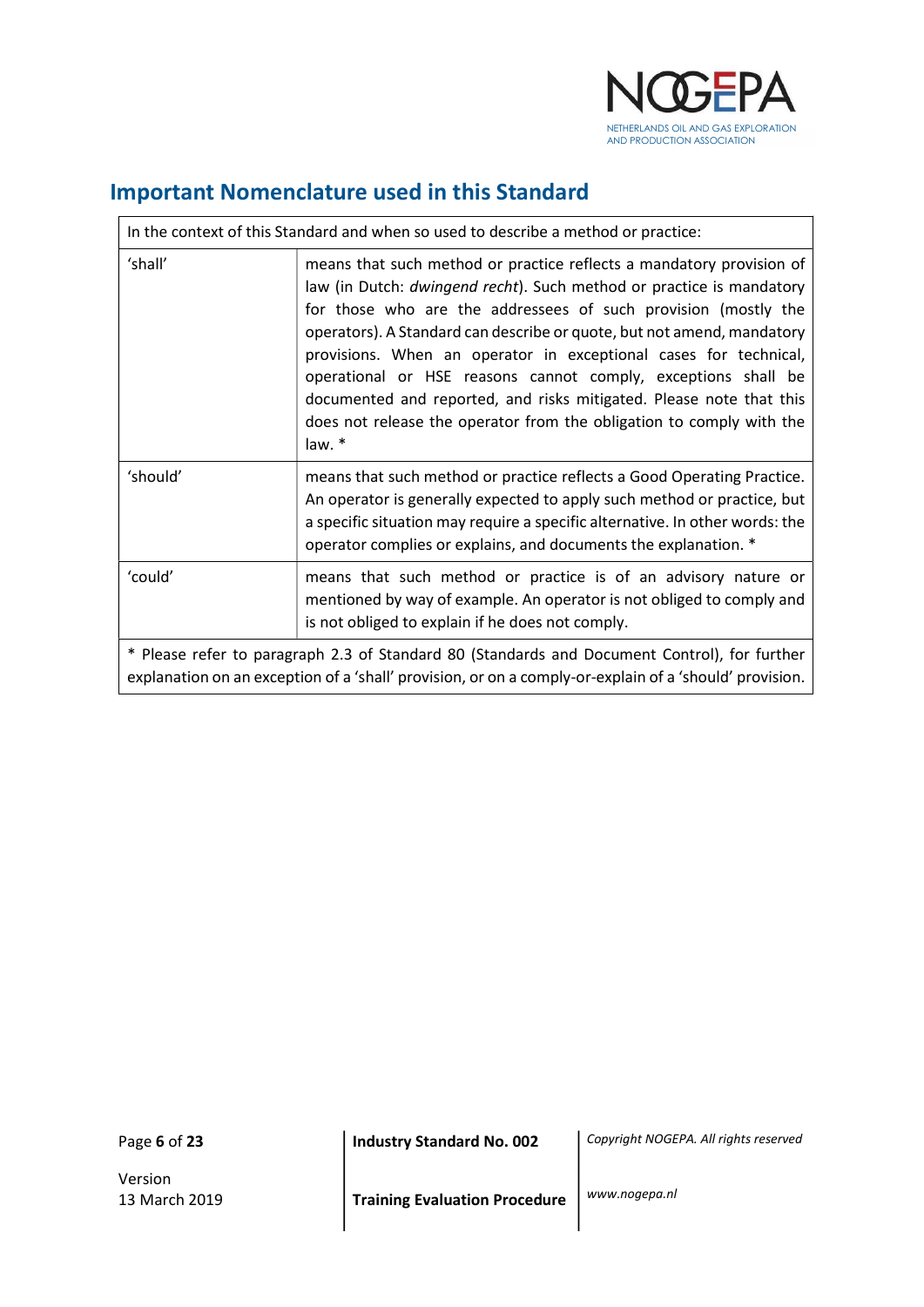

## 1. Executive Summary

The NOGEPA Industry Standards aim to provide guidance and clarity on a range of topics relevant for onshore and offshore oil and gas operations in the Netherlands and on the Netherlands continental shelf. The Standards cover a wide variety of topics, many of them related to health, safety and environment, and as well as to operational matters.

This Standard is closely related to Standard 001, Training for Oil & Gas Industry. Standard 001 aims to elaborate, specify and clarify the requirements and NOGEPA's interpretation of the national regulations, primarily the Mining legislation and the Working Conditions legislation. As such it describes the requirements for training of personnel working in the oil and gas industry in order to demonstrate compliance with Dutch regulations and company policies.

The procedure in Standard 002 applies to the evaluation of the quality of safety and emergency response training as described in Standard 001. The purpose of the procedure in this Standard is to provide a method of scheduling, conducting, reporting and closing out audits.

NOGEPA gives recognition for Training Providers and training courses, provided that the evaluation by means of an audit has been found satisfactory.

This Standard consists of the following chapters. Section 2 of this Standard describes the scope and application. Section 3 describes the types of audits, section 4 the audit procedure and section 5 the withdrawal of the recognition. Section 6 provides more detail about roles and responsibilities in the audit process. Finally, section 7 provides information about the financial arrangement and chapter 8 about confidentiality.

Page 7 of 23

Version

Industry Standard No. 002 | Copyright NOGEPA. All rights reserved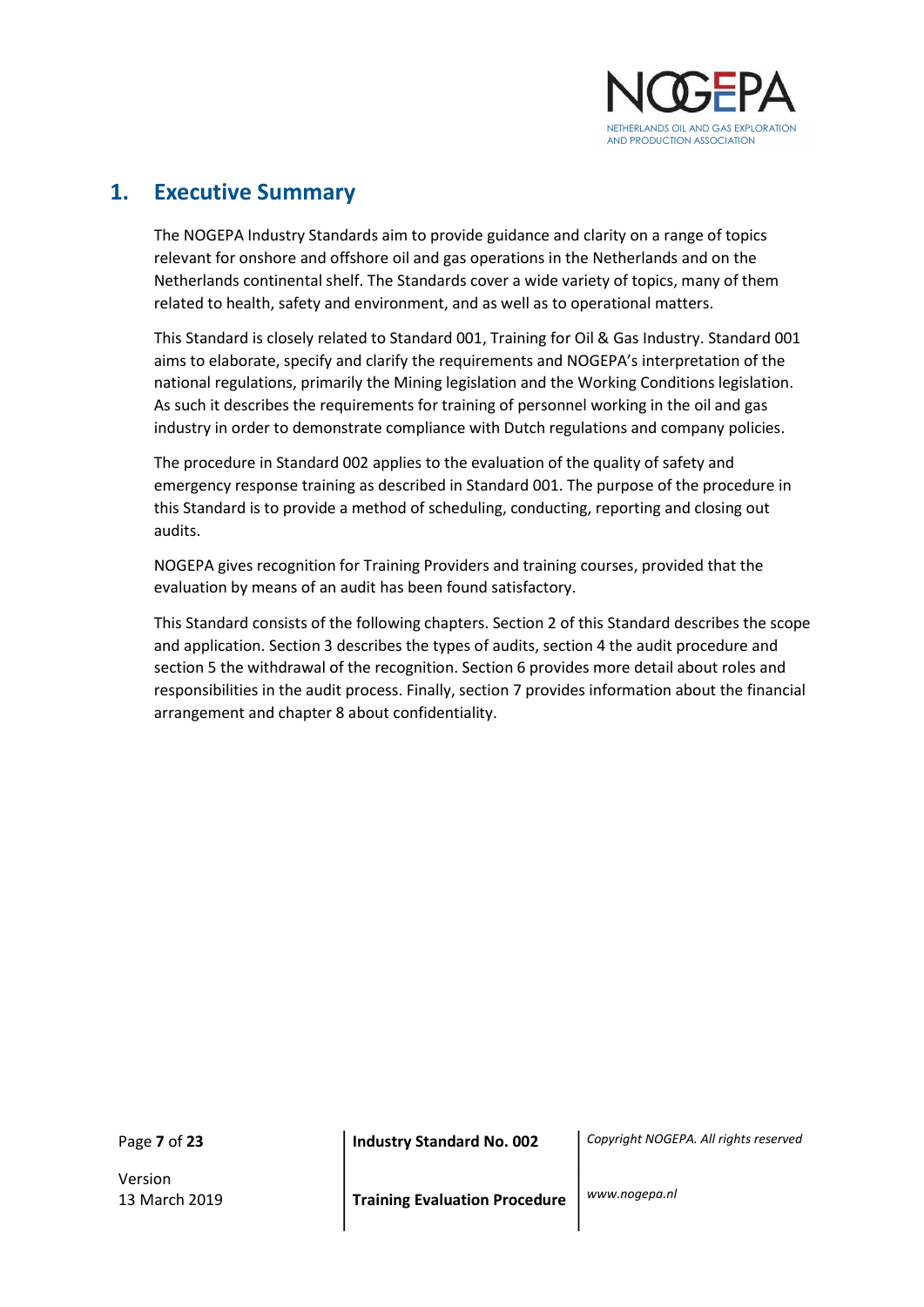

## 2. Scope and application

#### 2.1 Scope

 The purpose of the procedure in this Standard is to provide a method of scheduling, conducting, reporting and closing out audits, in order to:

- Determine in the extent of conformity of the Training Provider, with the evaluation criteria outlined in Standard 001, Training for the Oil & Gas Industry;
- Evaluate the effectiveness of the training
- Identify areas of potential improvement of the training; and
- Demonstrate that recognized Training Providers in The Netherlands meet the Dutch legislative requirements, and where applicable, the internationally mutual agreed standards of harmonization.

The conditions for withdrawal of the NOGEPA recognition is also included in this Standard.

#### 2.2 Application

 The procedure in this Standard applies to the evaluation of the quality of safety and emergency response training as described in Standard 001, Training for the Oil & Gas Industry. It applies to Training Providers in The Netherlands providing training to personnel working in the oil and gas exploration and production industry. Evaluation of training will take place by means of audits of the training programs, facilities and resources provided by the Training Providers.

Page 8 of 23

Version

Industry Standard No. 002 | Copyright NOGEPA. All rights reserved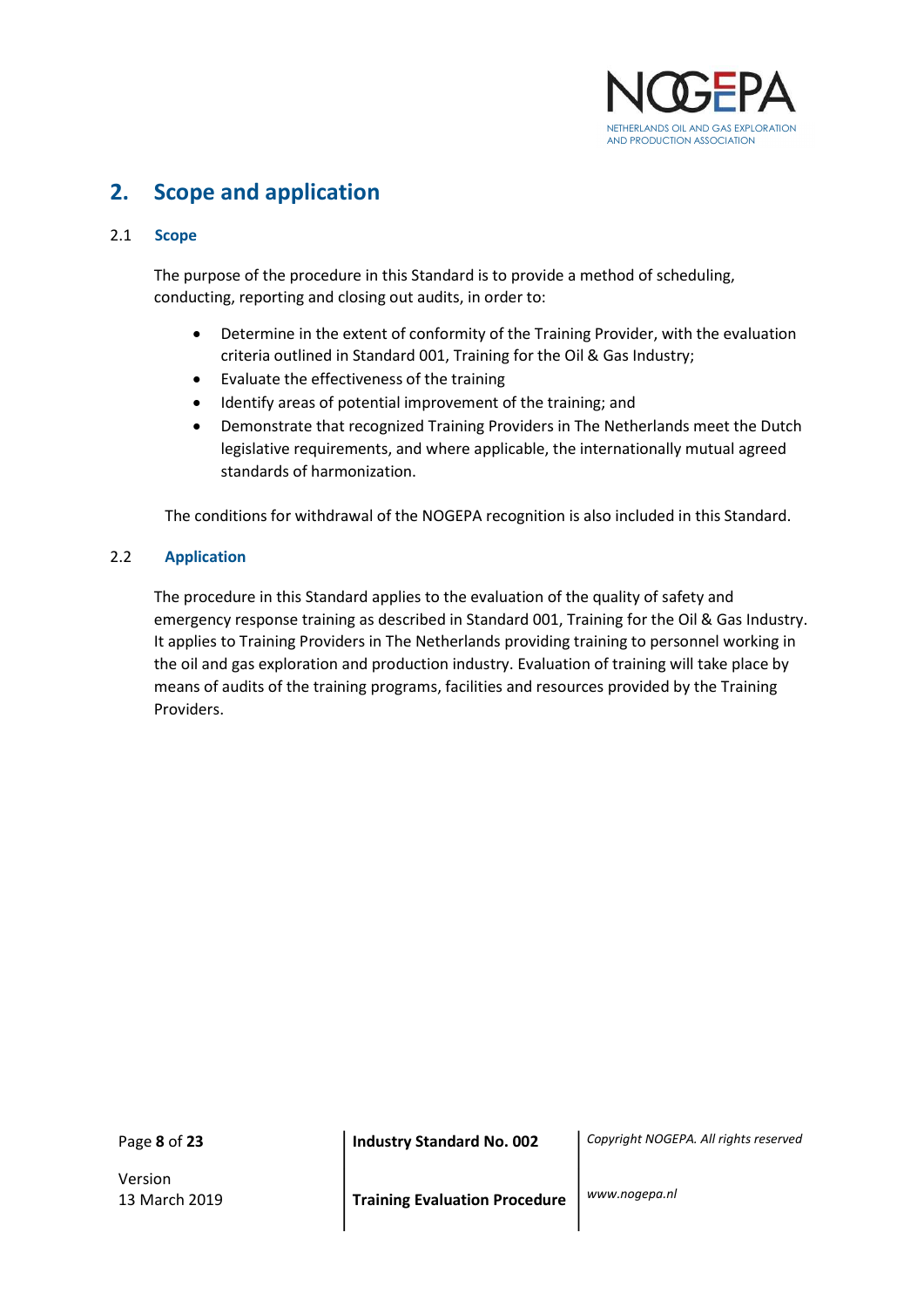

## 3. Recognition of Training Providers and training courses

NOGEPA gives recognition for Training Providers and training courses. To become a NOGEPA recognized Training Provider the following requirements are to be met:

- payment of the registration fee, see section 6
- a satisfactory initial audit, see section 3.1.

Recognition is valid for a period of 3 years. Blocks of 3 years are used:

- 2011 2013;
- 2014 2016, etc.

Since February 2012 Deltalinqs Training-Loket, hereafter called Deltalinqs is tasked with the auditing of NOGEPA recognized Training Providers and the associated courses as required by the NOGEPA Training Handbook.

Address and contact of Deltalinqs:

| Address:        | Krammer 8, 3232 HE Brielle |
|-----------------|----------------------------|
| Telephone:      | $0181 - 470441$            |
| Contact person: | Jeroen Metz                |
| Email:          | training@nogepa.nl         |

#### 3.1 Initial audit

 When a Training Provider seeks an initial recognition the recognition process starts with an initial audit.

Prior to the audit the following information need to be submitted for approval/screening:

- A description of the Training Provider's management system, organization, resources, competence of the trainers;
- $\bullet$  The lesson plan(s);
- The detailed instructor manual(s);
- The delegate hand-out, and

 $\overline{\phantom{a}}$ 

A description of training facilities, equipment, classrooms, safety and first aid, etc.

When satisfied with the information Deltalinqs will contact the Training Provider to agree on a date for the audit of the course(s) at the premises of the Training Provider, see section 3.2.

#### 3.2 Types of audits

There are two types of Audits:

1. The Training Provider audit. This audit will focus on the general organization concerning all recognized NOGEPA courses of that provider. Specific criteria are stated in NOGEPAstandard

| Page 9 of 23   | <b>Industry Standard No. 002</b>     | Copyright NOGEPA. All rights reserved |
|----------------|--------------------------------------|---------------------------------------|
| <b>Version</b> |                                      |                                       |
| 13 March 2019  | <b>Training Evaluation Procedure</b> | www.nogepa.nl                         |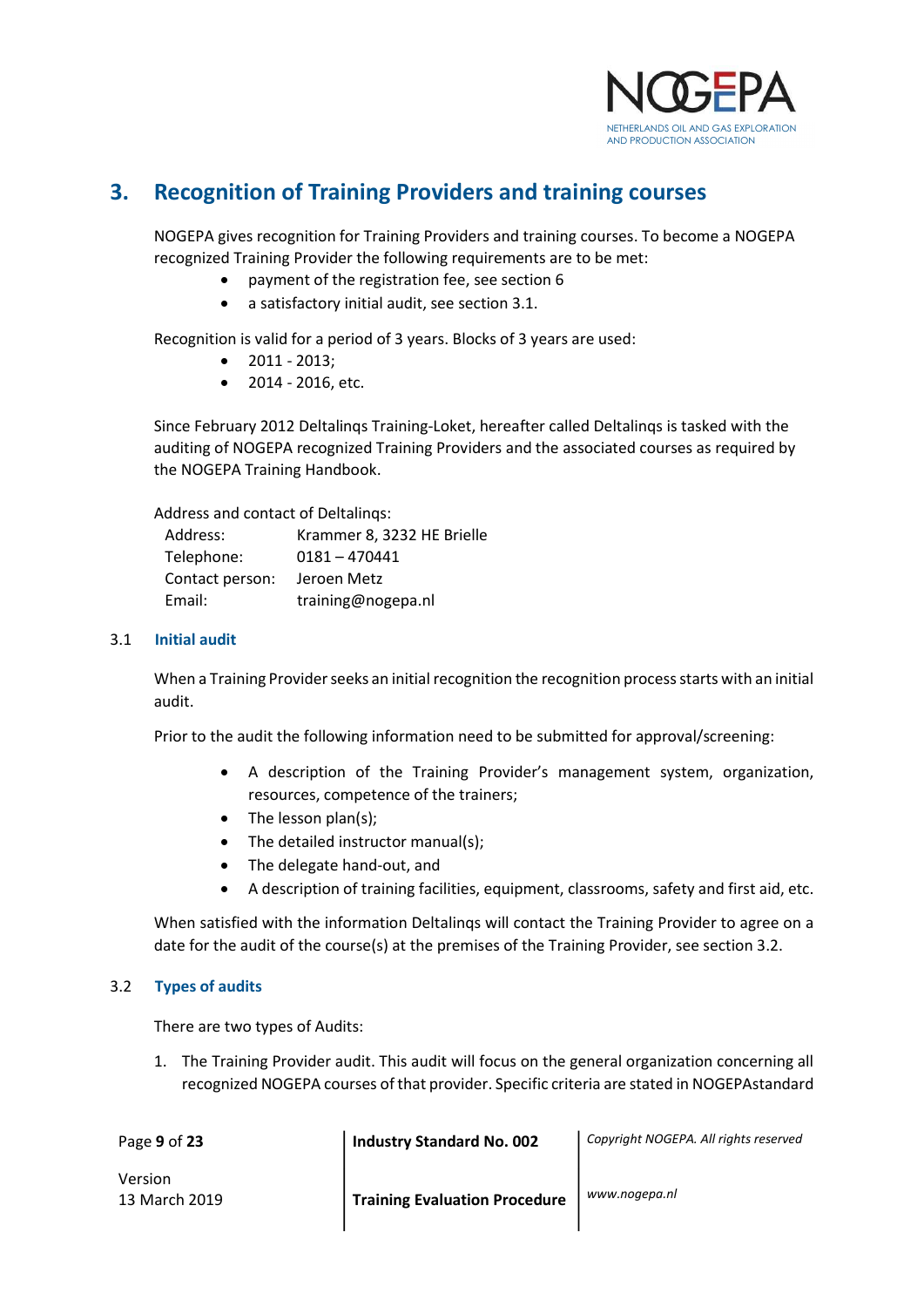

001 paragraphs 3.1 (Requirements for the Training Provider); 3.2 (Qualifications of instsructing personnel); and 3.3 (Requirements concerning the facilities of the Training Provider).

This type of audit will always be held in case of an initial audit at a new Training Provider and once a Training Provider is regconized once per 3 year recognition period.

2. The Training Courses audit. This audit will focus specifically on the targeted course. The criteria described in NOGEPA standard 001 (3.2 and 3.3).

The audits can be either an initial or a subsequent follow up audit. A summary of the evaluation process is described in Appendix 1.

#### 3.3 Follow up audit

 This type of audit can be both a Training Provider audit and/or training course audit, and will be held at no cost to the Training Provider.

Page 10 of 23

Version

Industry Standard No. 002 | Copyright NOGEPA. All rights reserved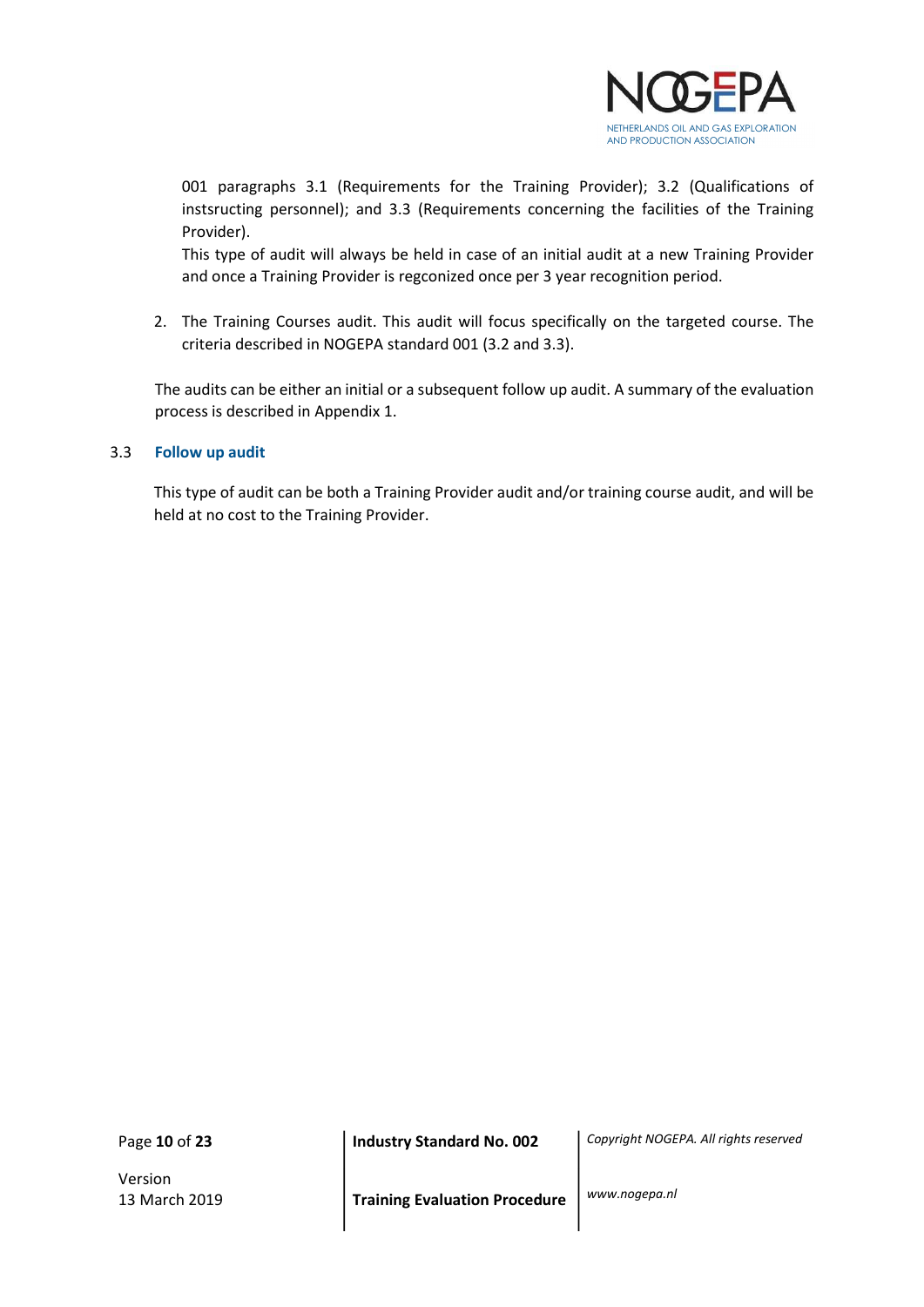

## 4. Audit procedure

The audit process consists of five separate phases discussed in this section:

- Audit scheduling
- Preparation and planning of the audit
- Conducting the audit
- Reporting, and
- Follow-up and close-out.

#### 4.1 Audit Scheduling

#### 4.1.1 Audit Programme

Deltalinqs will prepare a general Audit Programme that covers a period of 3 years. Prior to issue, the Audit Programme will be authorized by the NOGEPA Workgroup Training. Deltalinqs will ensure that at the end of the 3 year period all recognized Training Providers have been audited at least once in this period.

#### 4.1.2 Annual Audit Schedule

Deltalinqs will propose to the NOGEPA Workgroup Training an annual Audit Schedule. Review of the previous year Audit Schedule and the Audit Programme will take into account:

- Results and trends of the audits held, and
- Conformance with the evaluation procedure

Deltalinqs will ensure per audit the availability of relevant partners such as audit team members and Training Provider personnel

The NOGEPA Workgroup Training reserves the right to request Deltalinqs to conduct unscheduled audits. Audits may also be conducted on specific request of NOGEPA members.

#### 4.1.3 Audit Team

The audit will be conducted by an Audit Team. The Audit Team will be appointed by Deltalinqs. When appointing an Audit Team, the Audit Coordinator of Deltalinqs will take into account the scope of a particular audit and the required competencies (skills, knowledge, personal attributes) of the team members.

The team members shall be sufficiently unbiased regarding the Training Provider to be audited.

An Audit Team consist of an:

Industry Standard No. 002 | Copyright NOGEPA. All rights reserved

Version

Page 11 of 23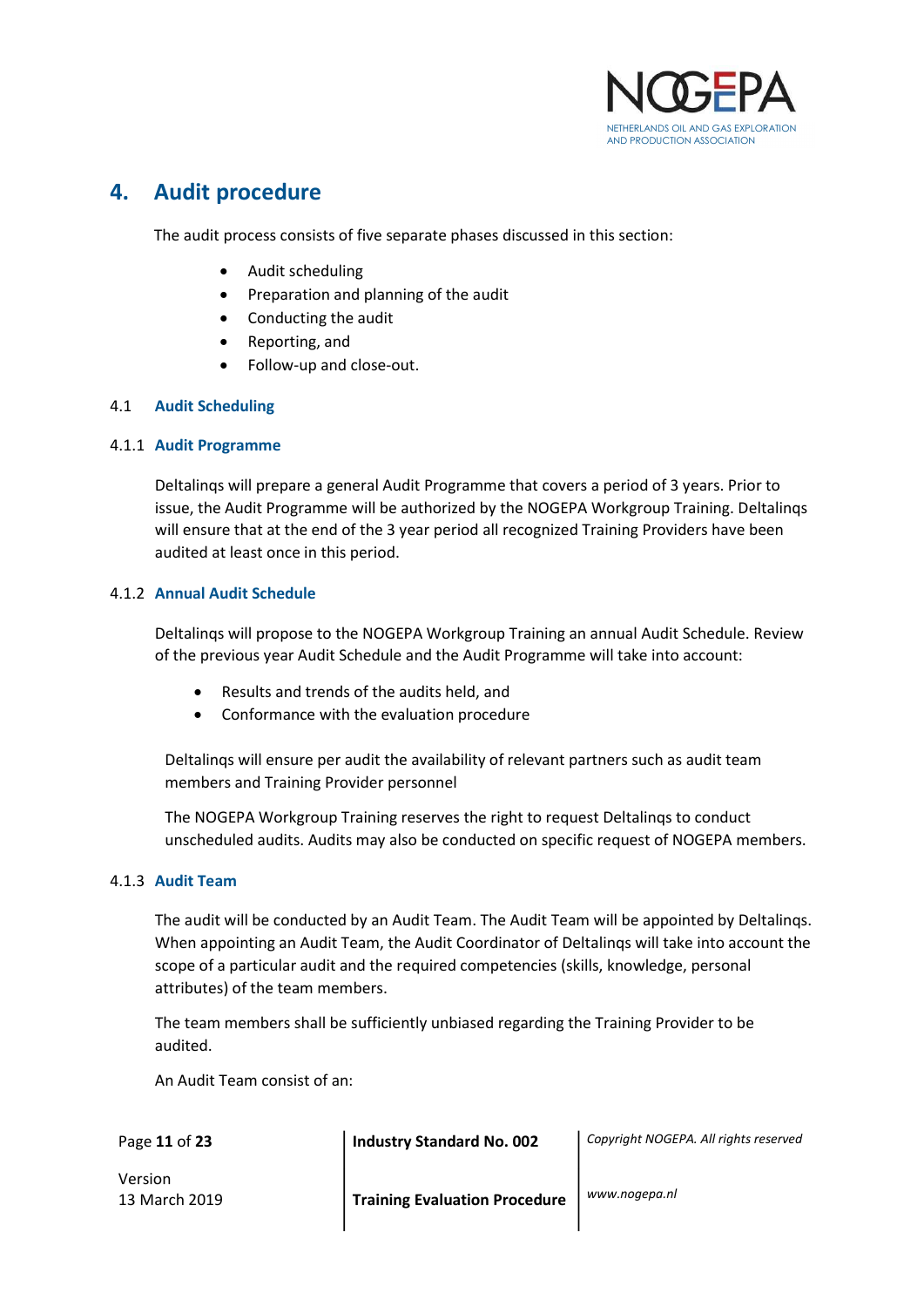

- Audit Team Leader:
- A Member (with expertise in the field of the training to be audited, in case not covered by the Audit Team Leader), and
- An Observer from the Dutch government on invitation, but this is optional upon their discretion.

#### 4.2 Preparation and planning of the audit

 The Audit Coordinator will contact the team members to make appointments and brief them regarding the audit. If deemed necessary e.g. when auditing a new Training Provider the Audit Team Leader will ask the Training Provider to submit information on its safety and quality management system, certifications, permits and training documentation i.e. lesson plans, certifications, delegate hand-outs and other relevant documentation or records in advance. With subsequent or follow up audits this can be omitted, unless significant changes in the management system and documentation are expected.

If, after the review of the documentation, the Audit Team Leader concludes that the documentation does not comply with the audit criteria to a certain extent that a major nonconformity should be raised he may postpone the audit and inform the Training Provider regarding the follow-up actions.

#### 4.3 Conducting the Audit

#### 4.3.1 Opening meeting

The Audit Team Leader will convene an opening meeting with the management of the Training Provider. The purpose of the meeting is to:

- Introduce the Audit Team Members, including an outline of their roles;
- Outline the definition, objectives and scope of the audit;
- Confirm the evaluation criteria;
- Identify and agree personnel to be interviewed;
- Confirm the proposed timetable and other relevant arrangements;
- Confirmation of safety procedures and required protective equipment relevant to the Audit Team during the audit, and
- The method of reporting, including any grading of non-conformity with the requirements.

Non-conformities will be graded and classified according to the table below:

| $\cdots$ | $\sim$ $\sim$ $\sim$ $\sim$ |
|----------|-----------------------------|
|          | NC                          |
|          |                             |

| Page 12 of 23            | <b>Industry Standard No. 002</b>     | Copyright NOGEPA. All rights reserved |
|--------------------------|--------------------------------------|---------------------------------------|
| Version<br>13 March 2019 | <b>Training Evaluation Procedure</b> | www.nogepa.nl                         |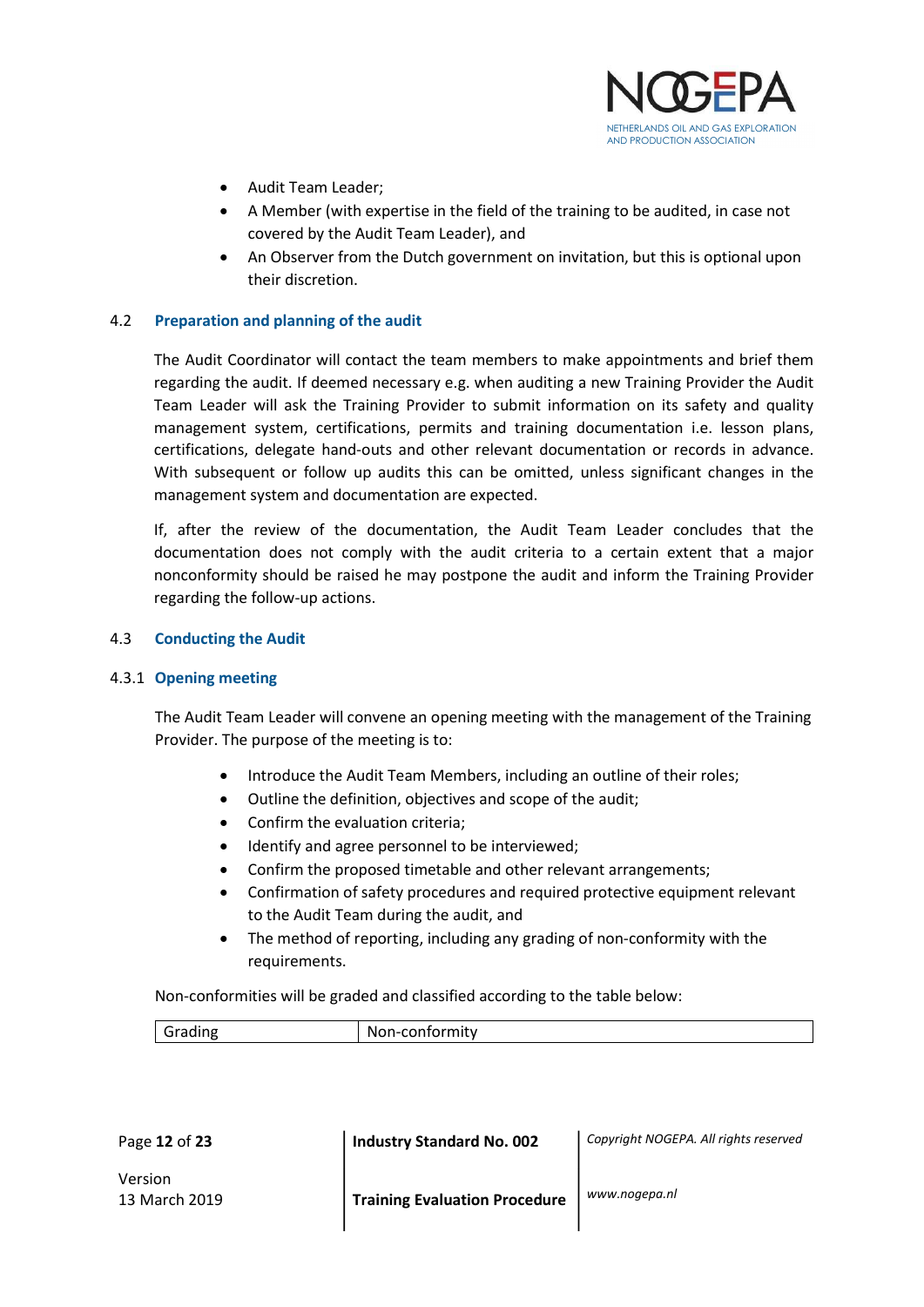

| <b>Major Non-conformity</b><br>(to be solved in 1 month) | A situation of action is noticed in which the safety of<br>$\bullet$<br>delegates is seriously threatened. This will corrected<br>immediately and notified to NOGEPA;<br>Non-compliance with legal requirements;<br>٠<br>One or more elements of the requirements have not been<br>٠<br>documented while required by the audit criteria;<br>On or more elements of the requirements have not been<br>$\bullet$<br>implemented;<br>A non-conformity raised during the previous audit(s) has<br>$\bullet$<br>not been corrected or corrective measures have not been<br>initiated, or<br>There is a trend in similar non-conformities on various<br>$\bullet$<br>requirements. |  |
|----------------------------------------------------------|------------------------------------------------------------------------------------------------------------------------------------------------------------------------------------------------------------------------------------------------------------------------------------------------------------------------------------------------------------------------------------------------------------------------------------------------------------------------------------------------------------------------------------------------------------------------------------------------------------------------------------------------------------------------------|--|
| Non-conformity                                           | Shortcomings are observed with respect to one or more                                                                                                                                                                                                                                                                                                                                                                                                                                                                                                                                                                                                                        |  |
| (to be solved in 3 months)                               | elements of the requirements                                                                                                                                                                                                                                                                                                                                                                                                                                                                                                                                                                                                                                                 |  |
| Observations                                             | It is expected that, without appropriate action, a non-                                                                                                                                                                                                                                                                                                                                                                                                                                                                                                                                                                                                                      |  |
| (to be reviewed during the                               | conformity will occur in the near future regarding one or more                                                                                                                                                                                                                                                                                                                                                                                                                                                                                                                                                                                                               |  |
| next audit)                                              | elements of the requirements.                                                                                                                                                                                                                                                                                                                                                                                                                                                                                                                                                                                                                                                |  |

#### 4.3.2 The audit

The Audit Team will be familiarized by Provider with the facility. The Audit Team will undertake any safety introduction etc. as required, before commencing the evaluation. Audits may be conducted using questionnaires as a guide.

Objective evidence will be examined and essential information recorded i.e. deviation from a requirement will be deemed as a non-conformity. Non-conformities and observations will be registered in the Audit Report.

#### 4.3.3 Closing meeting

The Audit Team Leader will keep a closing meeting with the management of the Training Provider. The purpose of this meeting is to:

- Present an objective summary of the audit, making reference to the satisfactory aspects of performance as well as any non-conformities noted or observations made, and
- Discuss the audit findings and ensure that they are understood by the Training Provider.

Confirm a time frame within which information regarding corrective measures is to be submitted to the Audit Coordinator.

| Page 13 of 23            | <b>Industry Standard No. 002</b>     | Copyright NOGEPA. All rights reserved |
|--------------------------|--------------------------------------|---------------------------------------|
| Version<br>13 March 2019 | <b>Training Evaluation Procedure</b> | www.nogepa.nl                         |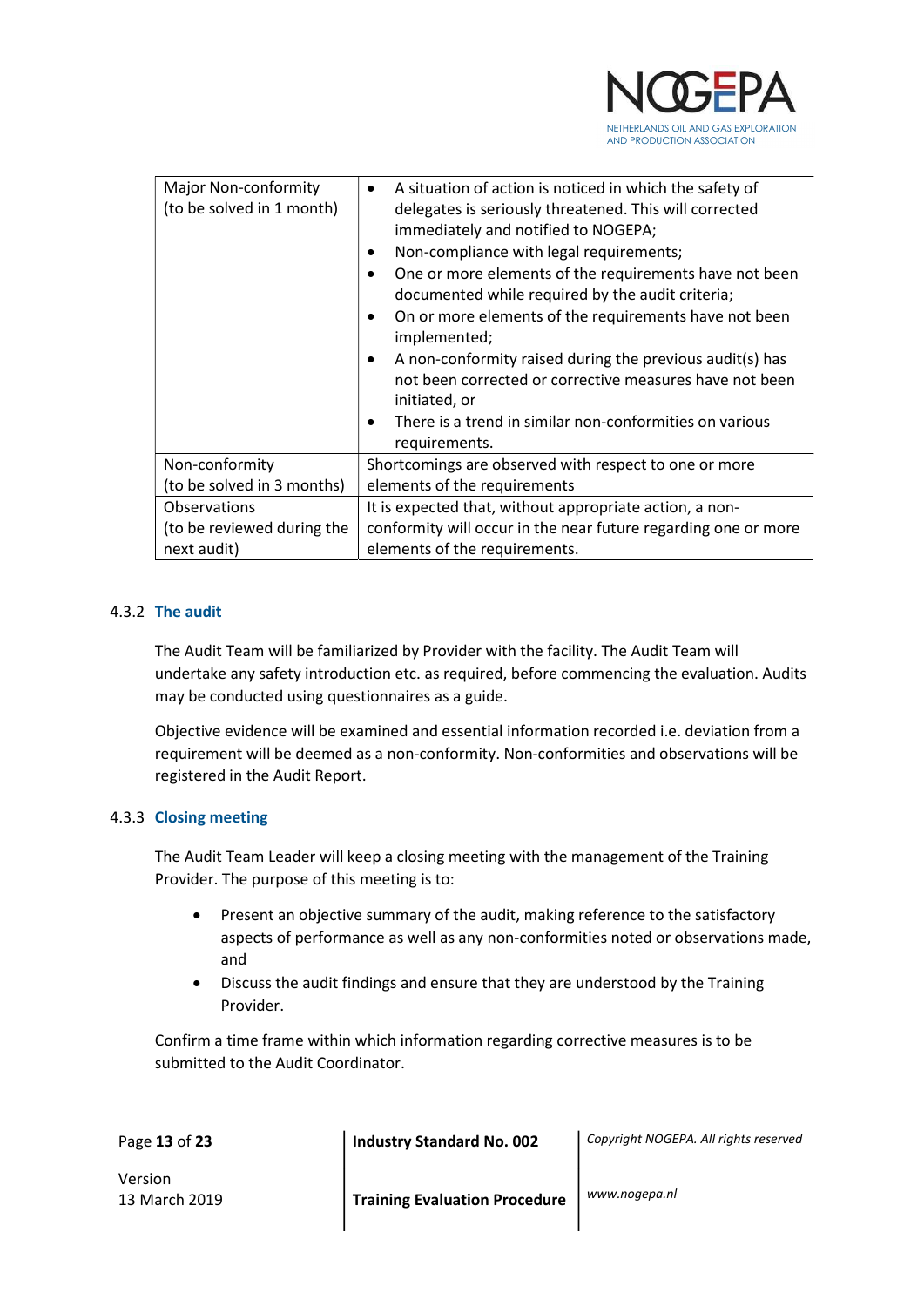

#### 4.3.4 Reporting

Following completion of an audit the Team Leader arranges for the preparation of an Audit Report which will expand on the information discussed in the closing meeting. The Audit Report will contain at least the following information:

- Summary of finding;
- Remarks from the Training Provider;
- Audit objectives, scope, criteria;
- Audit Team members and
- Appendices corrective actions to be taken and supporting documentation.

The Audit Team Leader is responsible for the completion of the Audit Report. Upon approval by the Audit Team Leader it will be sent within 3 weeks to the management of the Training Provider.

The Audit Report will also be sent to the NOGEPA Secretary Operations/H&S, who will inform the Workgroup Training of the results and place it on the NOGEPA member's website.

#### 4.3.5 Follow-up and Close-out

Following the audit, the Training Provider develops and submits to Deltalinqs the corrective measures to be taken regarding the non-conformities within 3 weeks after dispatch of the Audit Report. The proposed corrective actions will indicate the person who is responsible for implementing the action and the target date for completion as confirmed with the Audit Team Leader.

If the Training Provider's actions are considered effective in correction the identified deficiency and preventing recurrence, the Audit Team Leader will recommend a close out to the NOGEPA Secretary Operations/H&S. When agreement cannot be reached between the Audit Team Leader and Training Provider regarding the effectiveness of corrective action taken in order to close out, the matter will be referred to the Workgroup Training.

#### 4.4 Competence of audit team members

#### 4.4.1 Audit Team Leader

The Audit Team Leader must have attended a Lead Auditor training course according to ISO 19011 or equivalent in HSE and/or Quality Systems Assessment and must have extensive understanding of the applicable audit criteria.

#### 4.4.2 Team member

Page 14 of 23

Version

Industry Standard No. 002 | Copyright NOGEPA. All rights reserved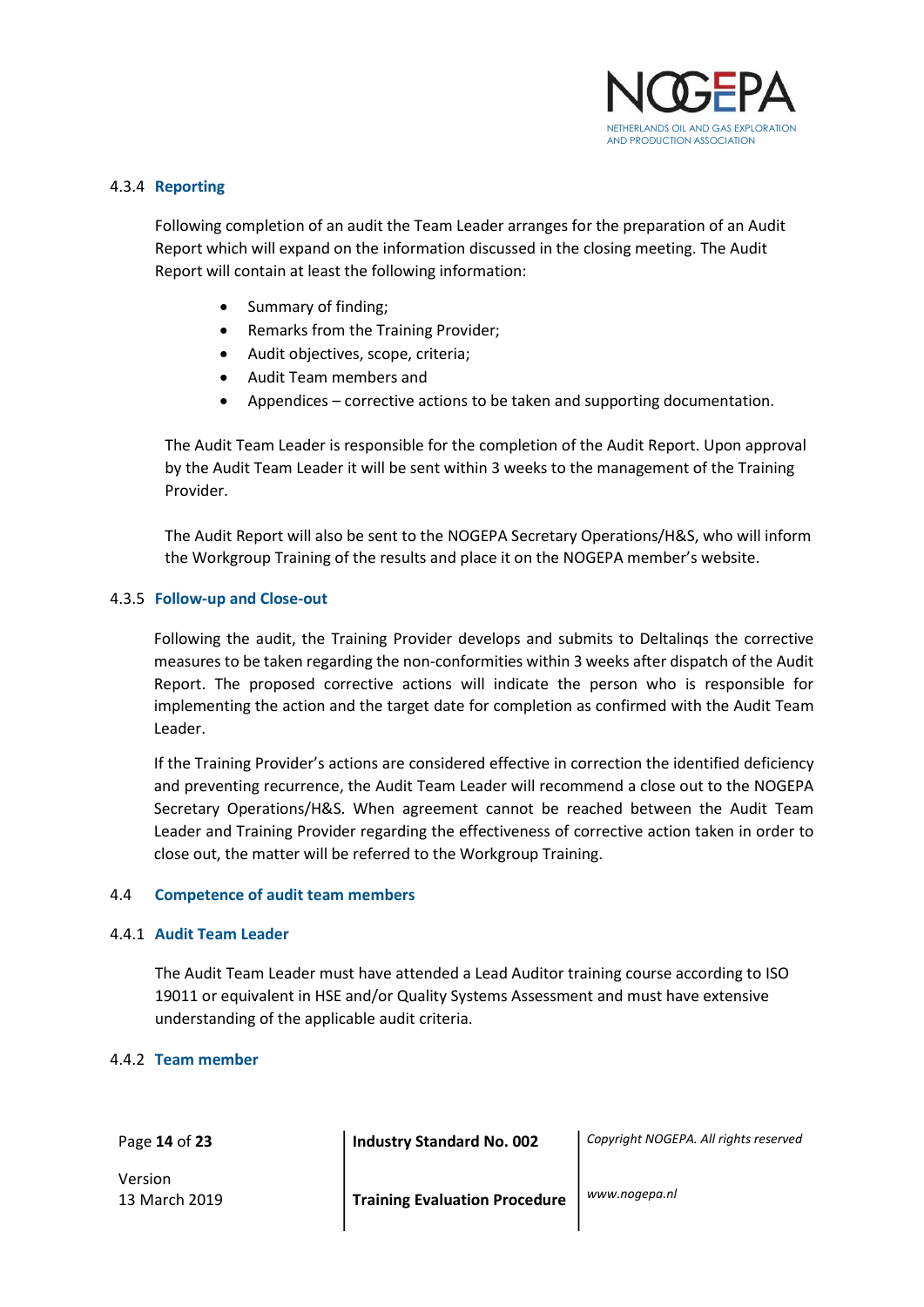

Training requirements for Team members are determined by the NOGEPA Workgroup Training. The level and extent of this training will depend on the knowledge and experience of individual audit team members in relation to the particular subject of the audit, but it may include any or a combination of the following:

- Pre-audit briefing by the Audit Team Leader, or a
- Practical 'on the job' training as part of an experienced audit team.

Note: by composing a team either the Audit Team Leader or the Team member must have at least specific knowledge and experience on the subject of the training to be audited.

#### 4.4.3 Observer from the Dutch government

The Audit Team Leader will invite an observer from the Dutch Government (SodM, ILT) to participate in the audit, but their attendance will be on their own discretion.

Page 15 of 23

Version

Industry Standard No. 002 | Copyright NOGEPA. All rights reserved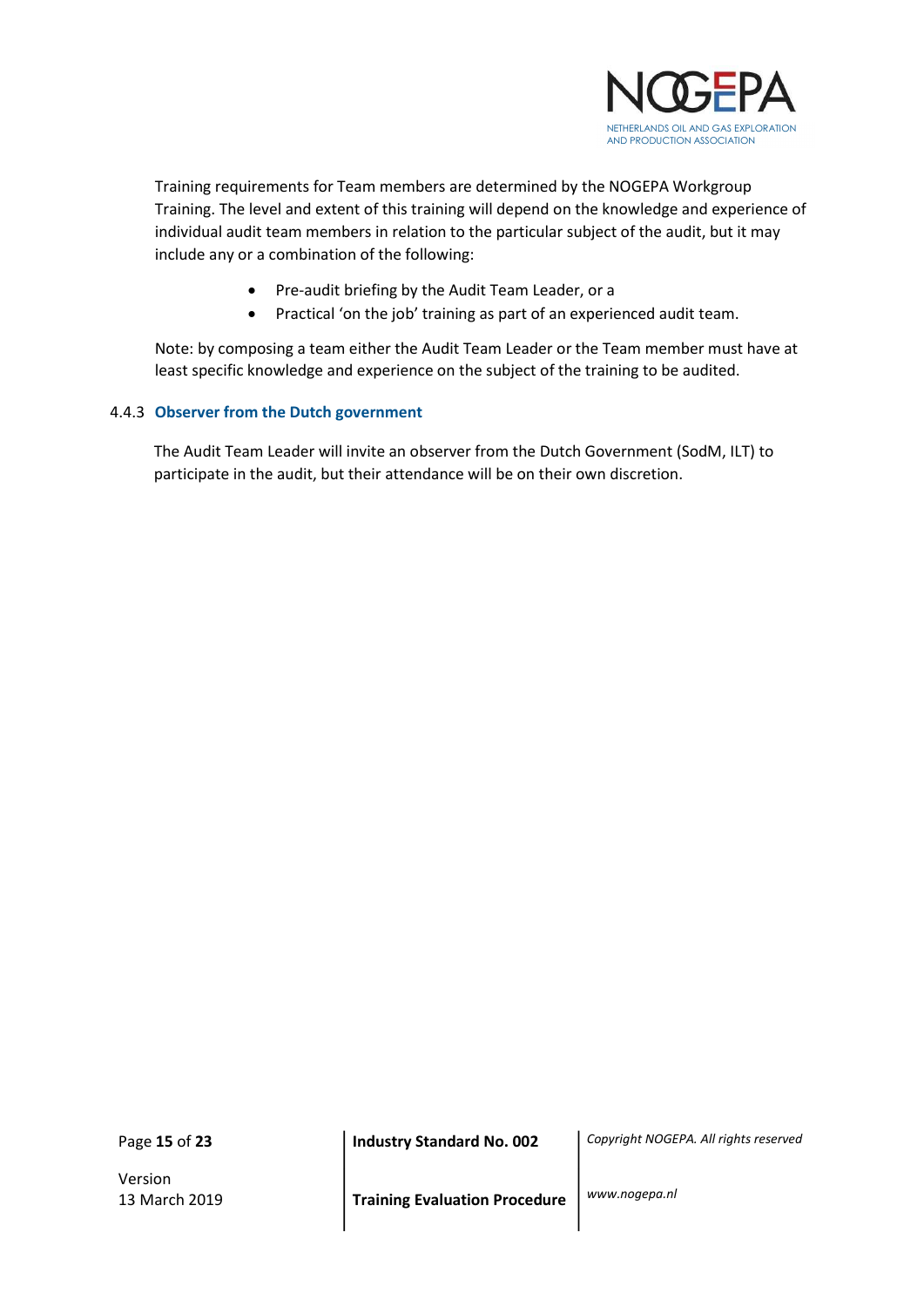

## 5. Withdrawal of the recognition

#### 5.1 Conditions for withdrawal of the recognition

The recognition is valid for 3 years but under certain circumstances the recognition can be withdrawn during this 3 year period.

Reasons for withdrawal of the recognition are:

- Experiences of operators,
- Audit results, or
- Number of certificates issued/number of training provided

#### 5.1.1 Experiences of operators/audit results

When the Workgroup Training receives signals of operators that they are not satisfied with a certain training or Training Provider this should be discussed in the regular meeting of the Workgroup. The Workgroup then decides what to do with the signals, one of the options is to perform an audit. The audit should be conducted as described in section 4. In case of nonconformities the Training Provider should be given the opportunity to solve these.

#### 5.1.2 Number of certificates issued/number of training provided

The number of certificates issued by every Training Provider is registered. When a recognized Training Provider doesn't issue or hardly issues any certificates for a certain training the lack of routine in training delivery has a negative impact on the quality of the training.

Therefore the following requirements are set:

- Nominal lower limit of the number of participants per year, 10% of the average of all the certificates issued for a certain training in the previous 2 years,
- More than 5% of the total number of participants over the recognition period, or
- The training provided at least 3 times per year.

Conditions for the above:

- There is more than 1 Training Provider for the training;
- The number of participants for a certain training is that high that the requirements can be met;
- Training Providers that are recently recognized get a period of 3 years after the first recognition to get up and running.

| Page 16 of 23            | <b>Industry Standard No. 002</b>     | Copyright NOGEPA. All rights reserved |
|--------------------------|--------------------------------------|---------------------------------------|
| Version<br>13 March 2019 | <b>Training Evaluation Procedure</b> | www.nogepa.nl                         |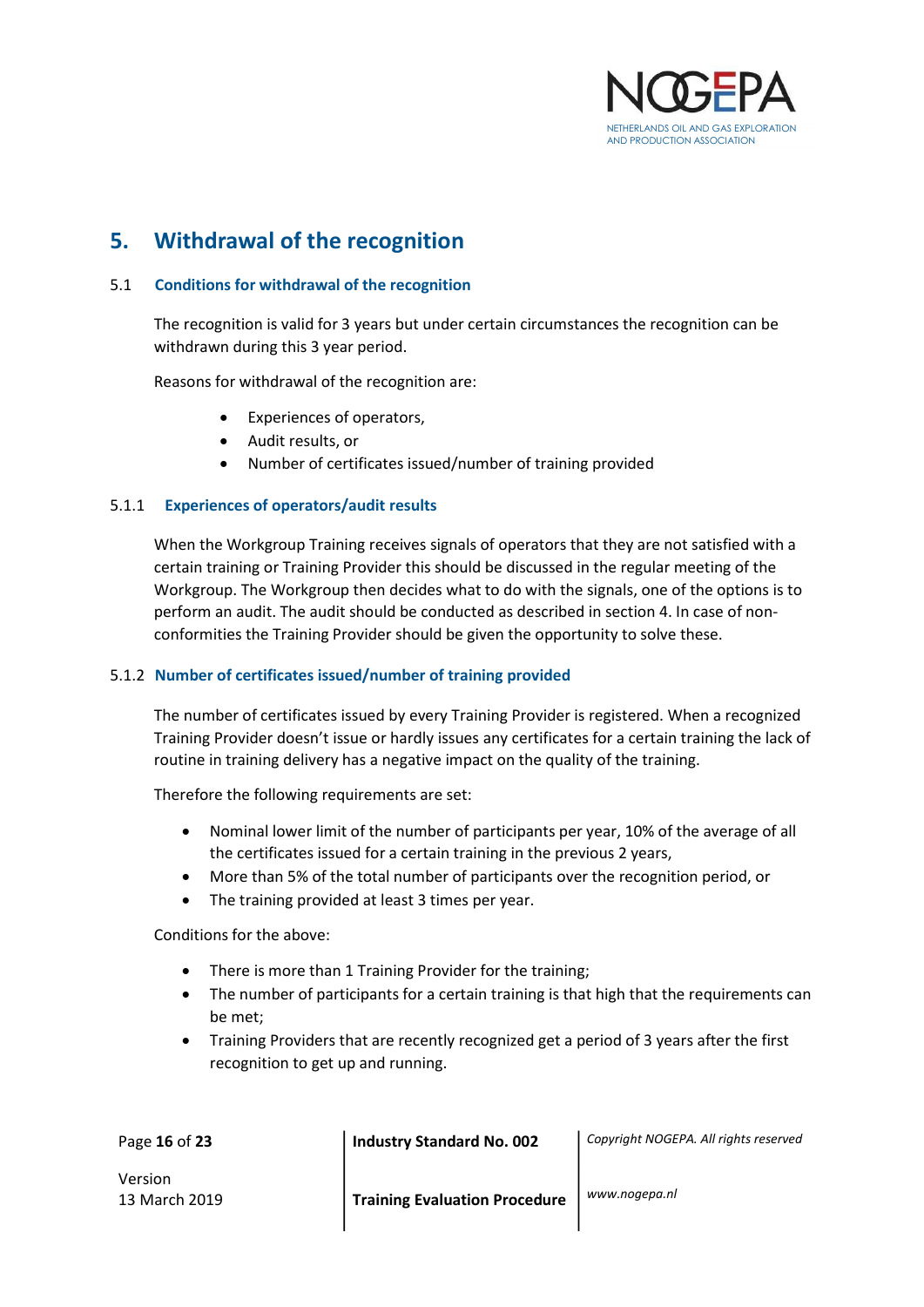

#### 5.2 Process withdrawal

The steps to take in the process of withdrawal are:

- Define the non-conformity;
- Discussion with the Training Provider;
- Intensive communication with the training provider when the non-conformity continues;
- Withdrawal

#### 5.2.1 Define the non-conformity

As a result of the audit the non-conformity should be defined.

#### 5.2.2 Discussion with the Trainer Provider

The results and non-conformities should be discussed with the Training Provider. It should be very clear what is expected of the training provider to solve the non-conformity and within what time frame the non-conformity should be solved.

#### 5.2.3 Intensive communication with the Training Provider

When the Training Provider doesn't solve the non-conformity within the set time frame NOGEPA should discuss with the Training Provider why the non-conformity isn't solved. From this discussion it should become clear if the Training Provider is willing to take action and what the consequences are of not solving the non-conformity.

NOGEPA should announce -in writing- within which (final) time frame the non-conformity should be solved. If the Training Provider doesn't comply the consequence is withdrawal of the recognition. The NOGEPA Secretariat will notify all oil and gas operators of the withdrawal.

#### 5.2.4 Withdrawal

If the recognition is to be withdrawn, NOGEPA should send the Training Provider a letter with the official announcement of the withdrawal.

Furthermore the Workgroup Training and all the members of NOGEPA should be informed of the withdrawal. The withdrawal should also be announced on the NOGEPA website.

NOGEPA should ensure that the list of recognised training providers on the NOGEPA website is up to date.

Page 17 of 23

Version

Industry Standard No. 002 | Copyright NOGEPA. All rights reserved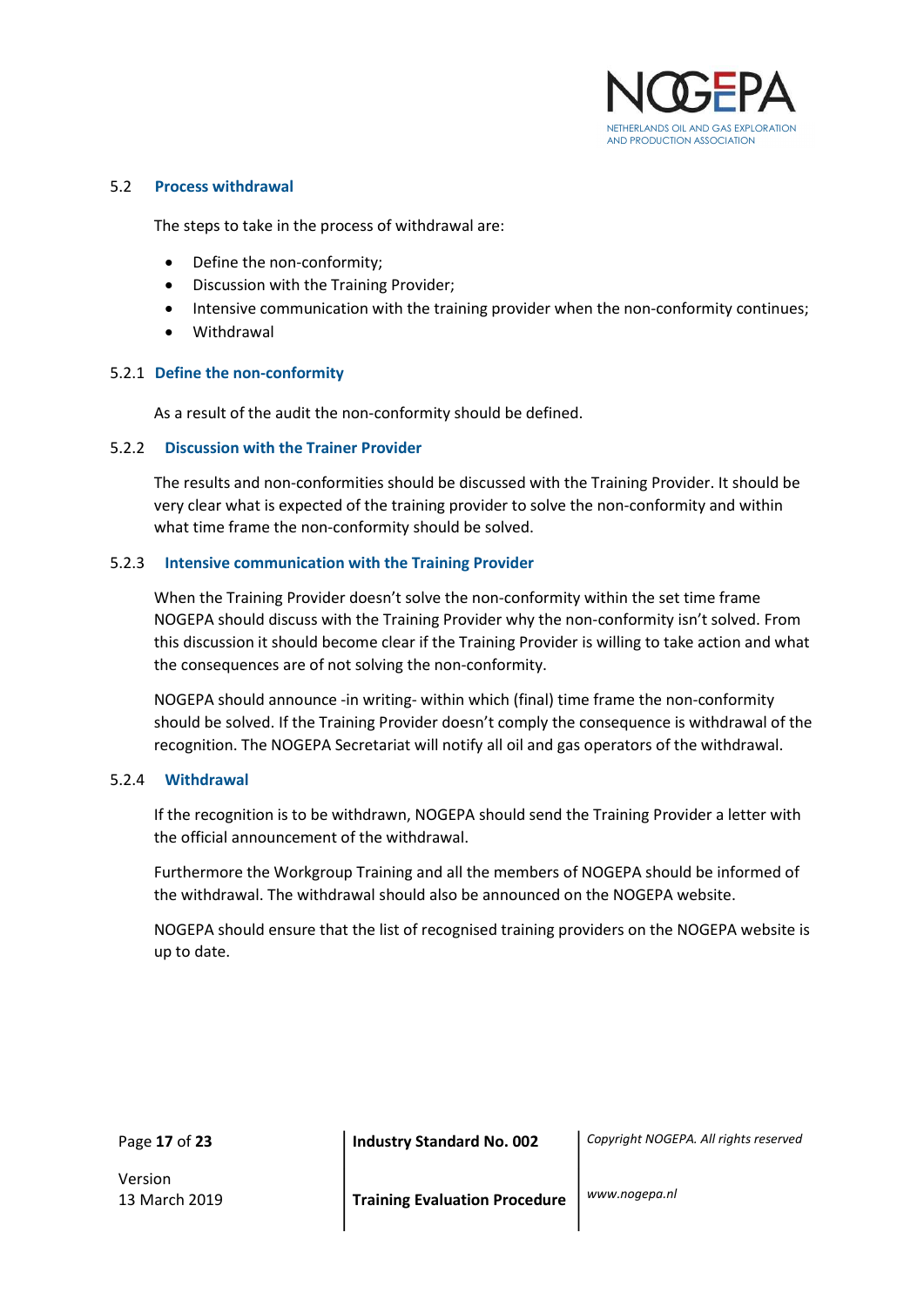

## 6. Roles and Responsibilities

#### 6.1 NOGEPA Health & Safety Committee

 The NOGEPA Health & Safety Committee is the custodian of the NOGEPA Industry Standard 001 'Training for the Oil & Gas Industry' and charged with monitoring the quality of the training provided by the Training Providers in The Netherlands. For this purpose, it has installed a Workgroup Training, of which the members are selected from or appointed by the NOGEPA Health & Safety Committee.

#### 6.2 Workgroup Training

 The Workgroup Training will discuss and agree with the Audit Coordinator from Deltalinqs the preparation, implementation, monitoring, reviewing and, if necessary, improving the Audit Program and the Audit Year Schedule. The Workgroup Training is responsible for:

- The identification and provision of resources needed to conduct the audits;
- Proposing to NOGEPA via the Chairman of the Health & Safety Committee the recognition of Training Providers when they are in conformance with the Industry Standard 001, as well as the continuation of such recognition, after meeting the evaluation criteria demonstrated during the audits; and
- Maintaining contact with members of associations around the North Sea in view of harmonization of safety and emergency response training.

#### 6.3 Audit Coordinator

 The Audit Coordinator of Deltalinqs arranges the audits as per Audit Year Schedule as agreed with the Workgroup Training, and is responsible for:

- The quality of the Audit Program and audits;
- Appointment of the Audit Team Leader and composition of the audit team(s);
- Maintaining contacts with the Training Providers for the audits;
- Coordinating and follow up of the Audit Reports and related non-conformities and observations, and
- Responding to questions from those interested relating to offshore safety training.

#### 6.4 Audit Team Leader

The Audit Team Leader is responsible for correctly conducting the audit. All Team members will work under his supervision. His is authorized to collect any information necessary for the audit within the defined scope. The Audit Report will be authorized by the Audit Team Leader.

| Page 18 of 23            | Industry Standard No. 002            | Copyright NOGEPA. All rights reserved |
|--------------------------|--------------------------------------|---------------------------------------|
| Version<br>13 March 2019 | <b>Training Evaluation Procedure</b> | www.nogepa.nl                         |

 $\mathbf{I}$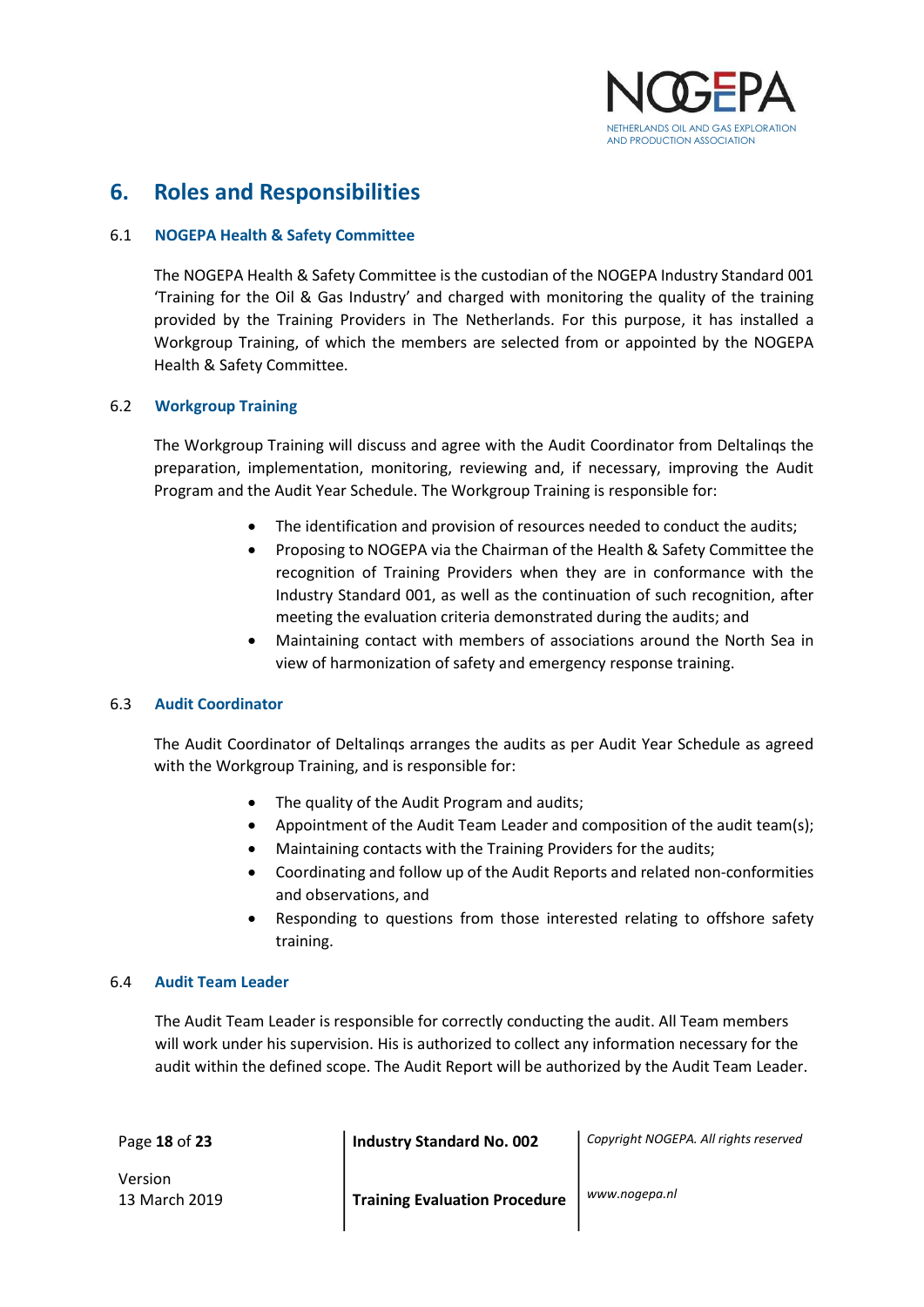

#### 6.5 Training Provider

The Training Provider will co-operate with the audit team to enable a speedy expedition of the audit process, and take appropriate actions upon audit results if deemed necessary, in order to either achieve or to maintain the recognition of NOGEPA.

Page 19 of 23

Version

Industry Standard No. 002 | Copyright NOGEPA. All rights reserved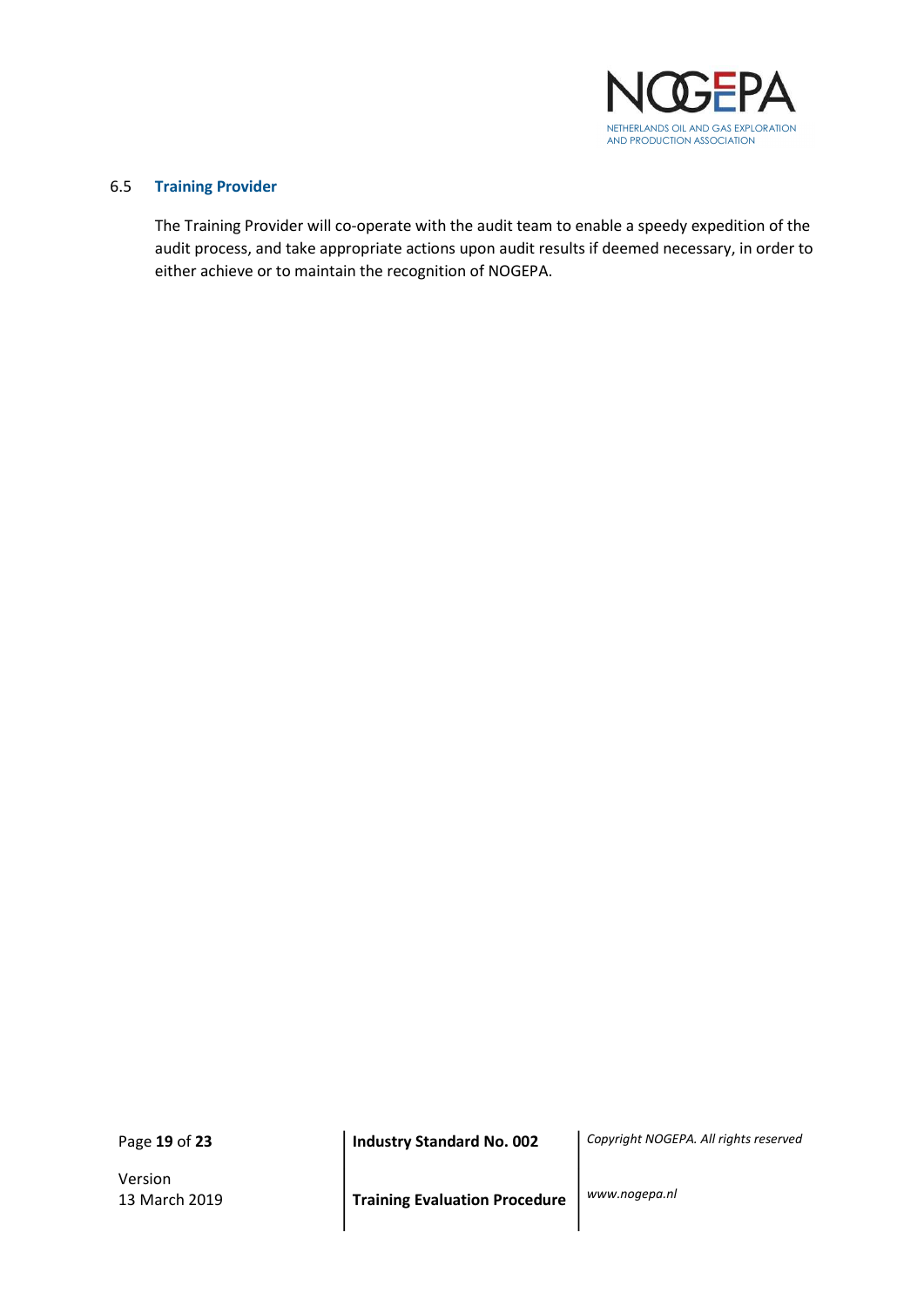

## 7. Financial arrangements

When a Training Provider seeks NOGEPA recognition, and in case NOGEPA Training courses will be added during for recognition period of 3 years the costs will be borne by the Training Provider and is directly payable to NOGEPA upon receiving an invoice in advance to the initial audit.

Subsequent audits carried out by Deltalinqs during the recognition period of 3 years will be financed by a "fee" on every delegate following a training course at a Training Provider in The Netherlands and will be held at no direct cost to Training Provider.

NOGEPA will invoice the Training Providers with a fee per delegate who successfully completed a training course.

Page 20 of 23

Version

Industry Standard No. 002 | Copyright NOGEPA. All rights reserved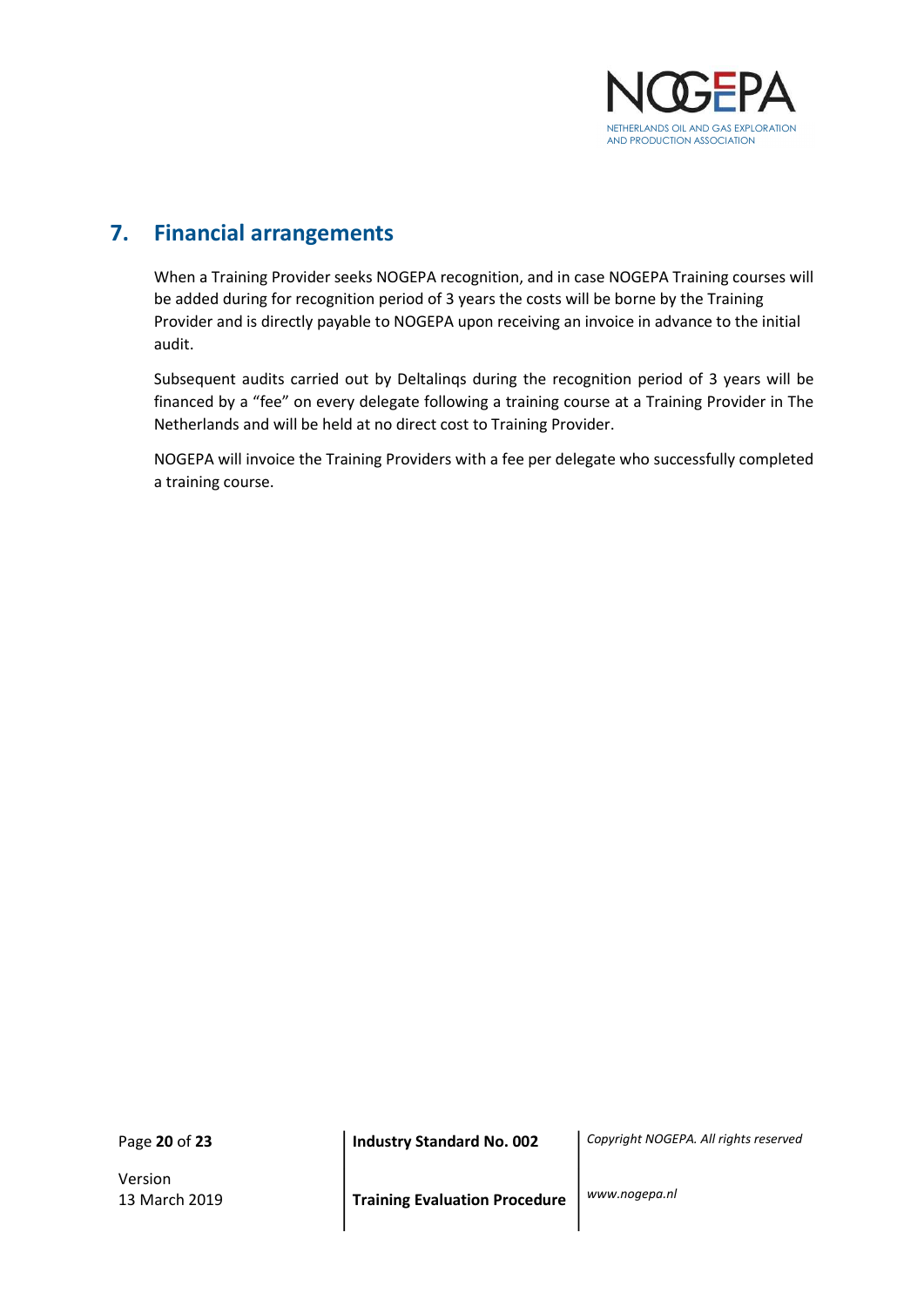

## 8. Confidentiality

All information related to privacy of persons and parties, as well as the business related aspects of the Training Providers and associated partners will be treated confidentially and not disclosed to any others without the explicit consent of the party involved.

Page 21 of 23

Version

Industry Standard No. 002 | Copyright NOGEPA. All rights reserved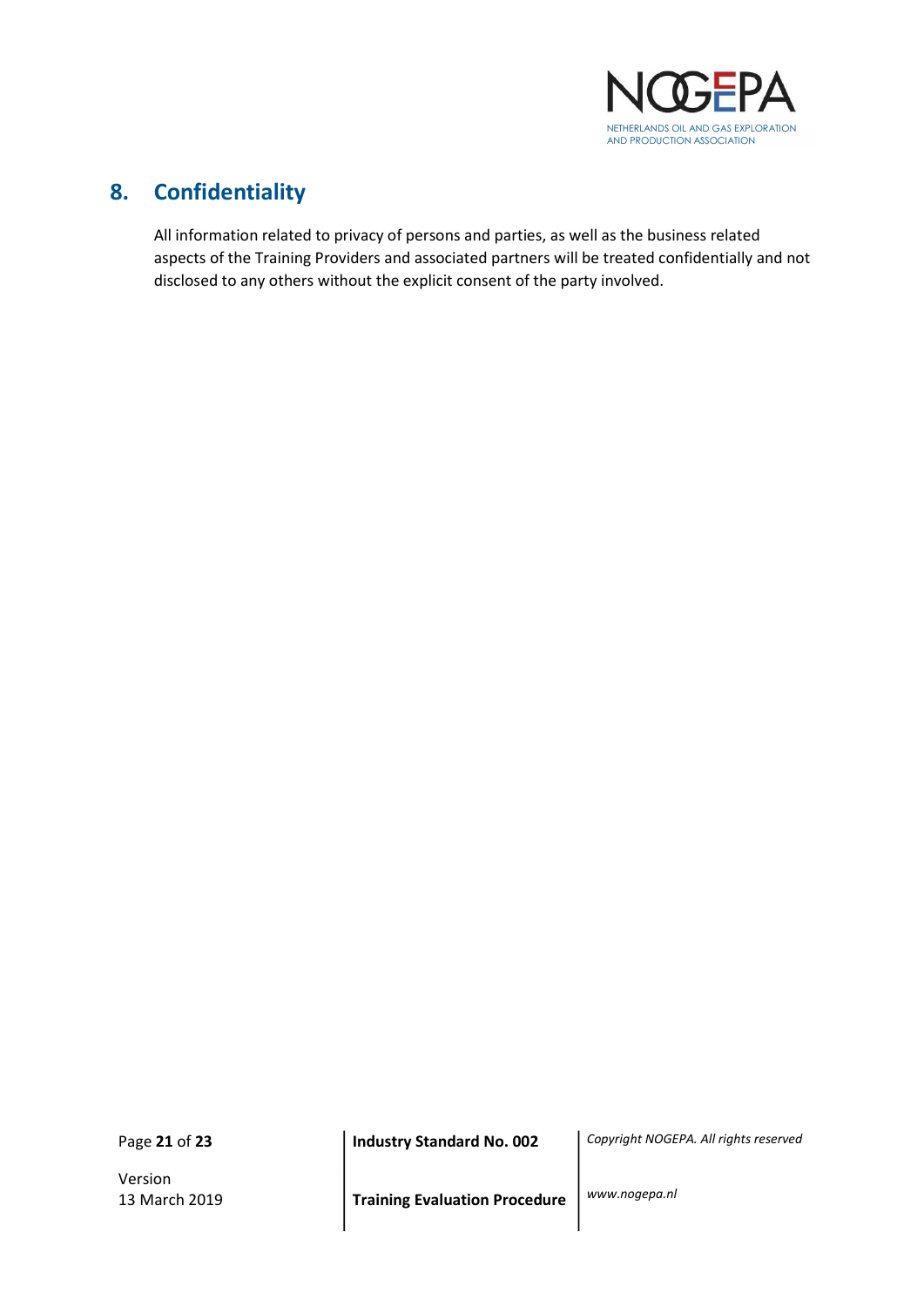

## 9. Annual management review

Deltalinqs will on an annual basis draw up a "Management Review" on the progress of the Audit Program, the Audit schedule and further provisions of this NOGEPA Standard. The results of the review will be reported to and discussed with the Workgroup Training with the aim to improve the system, the training programs, and Standard 001 if deemed necessary.

The NOGEPA Secretary Operations/H&S will receive all relevant documentation and will keep it filed for at least a period of 7 years (covering 2 periods of recognition of Training Providers/Courses).

Page 22 of 23

Version

Industry Standard No. 002 | Copyright NOGEPA. All rights reserved